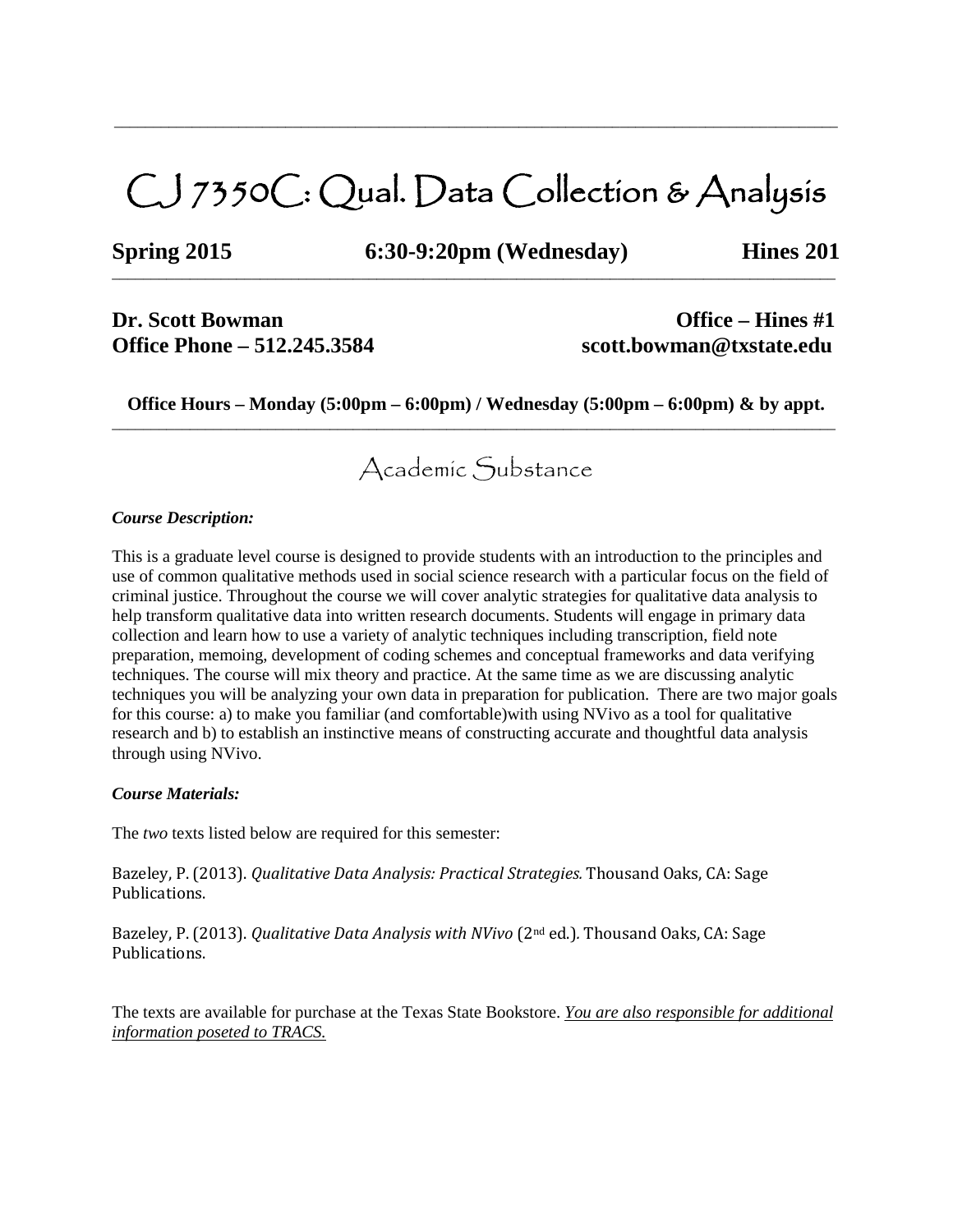#### *Grading:*

- a) There will be four assignments that are designed to demonstrate your basic ability of utilizing Nvivo as a coding and analyzing program. Each is worth 25 points.
- b) There will be several items due that are directly associated with your final paper that will be due throughout the semester. The total varies according to the amount of work.
- c) You will be required to provide a detailed ("Track Changes") peer-review of another student's work (results, discussion, and conclusion). You will provide both grammatical and substantive feedback to him/her.
- d) The final paper grade will be based on the completion of the paper and (more specifically) having it as close to being "ready for publication" as possible.

#### Grades: Total

| Four Assignments $@$ 25 points     | 100 |
|------------------------------------|-----|
| Four Paper Assignments @ 25 points | 100 |
| <b>Final Paper Due</b>             | 100 |
|                                    |     |

Total 300

#### *Grading Scale*

| $300 - 268$   | -- A |
|---------------|------|
| $267 - 238$   | -- B |
| 237 and below | -- C |

## (*RECEIVING A "C" IS CONSIDERED FAILING THIS COURSE*)

**Grade disputes must be submitted in writing one week after the grade is given, with clear and substantial reasons for changing the grade.** 

Written and Oral communication will be evaluated in the following way:

A: Outstanding. Superior. Written work is presented at the college level, using standard English and an acceptable style guide. Meets all course expectations promptly. Shows clear grasp of concepts and participates regularly and enthusiastically in class and group discussions.

B: Very Good. Clearly above average. Written work is presented at the college level using standard English and an acceptable style guide with only few minor flaws. Meets course expectations promptly. Shows adequate grasp of concepts and participates regularly and enthusiastically in class and group discussions .

C: Good. Average. Written work is presented at the college level using standard English and an acceptable style guide with many minor flaws. Shows a reasonable grasp of concepts and participates in class and group discussions .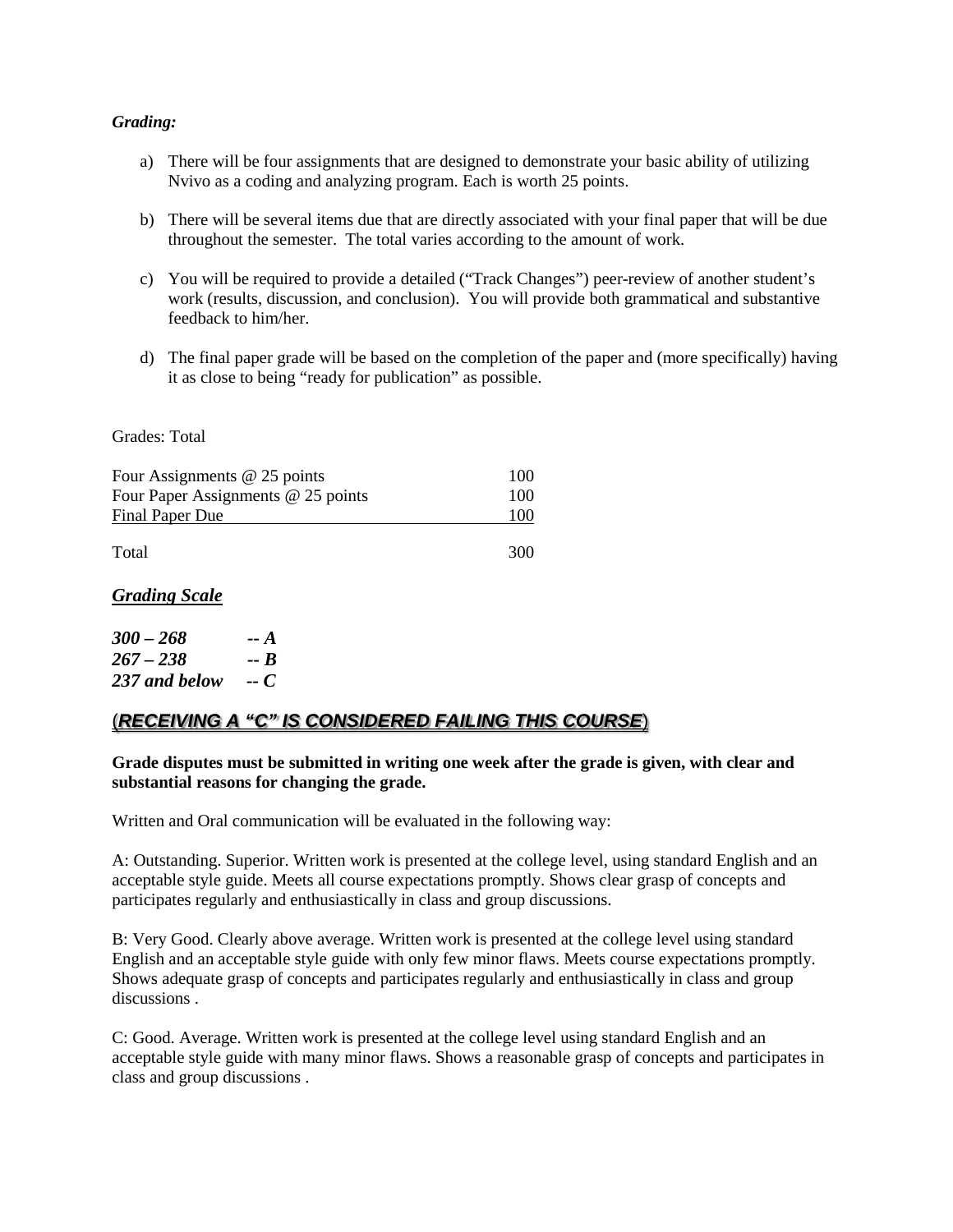D: Below expectations. Writing is marred by major mechanical problems. Does not meet course expectations promptly. Fails to participate regularly in class and group discussion .

E: Far below expectations. Written work consistently falls below college level, even when revised. Fails to report to Writing Center or seek other appropriate help. Consistently late in meeting course expectations, and fails to participate in class and group discussions.

Disability Statement: In accordance with university policy and federal law, reasonable and appropriate accommodations will be made for qualified students with disabilities. Students with disabilities are asked to contact the Office of Disabilities Services who will then coordinate any necessary accommodations.

Classroom Management Issues

**Texas State University Honor Code: All students taking classes in Criminal Justice must subscribe to the Texas State University Honor Code (UPPS 07.10.01). Failure to adhere to any component of the honor code entails consequences ranging from serious (e.g., unexcused absences, 0 points assigned for exam grades, etc.) to severe (a course grade of "F" or even dismissal from the university).**

Laptop computers, cell phones & pager policy: Laptop computers are allowed in class for the purpose of taking class notes and/or accessing class powerpoints only. **Emailing or accessing the internet is not allowed during class.** Cell phones and pagers are permitted in class provided that they are switched to vibrate mode only (no ringing). Although no calls (either outgoing or incoming) are permitted during class time, I understand that there are times when you will need to take telephone calls during class. Feel free to excuse yourself during class. However, ringing phones and pagers are a distraction to both the lecture and to your classmates. In addition, t**exting is not allowed during class time (either reading or sending messages) at any time. Students detected using cell phones (checking messages, talking, or texting) will be asked to leave the class. The use of cell phones or laptop computers during video presentations is not permitted.**

#### TRACS:

This is Texas State's on-line source for class information. In addition to the above texts, students should have an email account and be able to access TRACS. For example, I will post additional information on assignments, general information, website links for class, and readings. You can also check your grades throughout the semester. For help with your email account or computer questions, please speak to me via telephone, e-mail or office hours.

Attendance: You are all adults in a doctoral-level course. One unexcused absence is acceptable (although neither expected nor encouraged). A second unexcused absence will result in a full grade deduction. **There will be no make-ups for work (in and out of class), with the exception of either a documented medical excuse, documented family emergency, or contacting me prior to the absence. \***.

*Plagiarism: My sincere hope and expectation is that this would not be an issue at this level. Quoted and paraphrased passages must be cited appropriately in your written work. Copying sentences or whole sections of another's work from web sites or other materials is considered plagiarism and will be grounds for disciplinary action, if not dismissal, from the university. This is not limited to research papers – this is also relevant in the presentation of anything in need of proper citations.*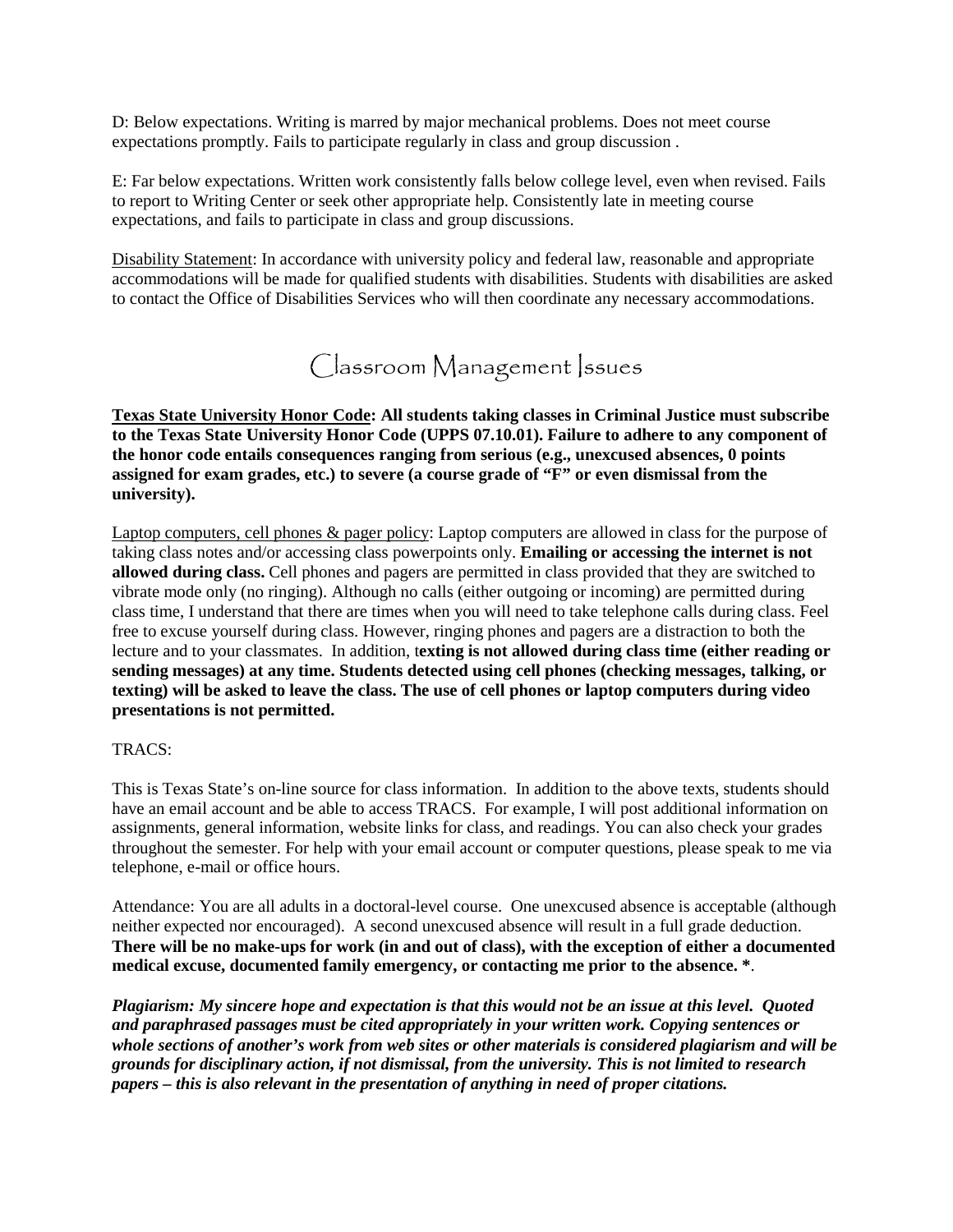*Also, and along these lines, please make sure to familiarize yourself with the Academic Integrity Policy as outlined in the most current Texas State Student Handbook. This policy deals not only with issues such as plagiarism and other behaviors considered to be violations of academic integrity, but also provides guidelines regarding the various sanctions that accompany these types of actions.*

# Semester Course Outline

Week 1 (Jan  $21<sup>st</sup>$ )

Syllabus, general discussion, and intro to NVivo

Week 2 (Jan  $28<sup>th</sup>$ ) – Conceptualization

Thinking about data analysis (PDF's) Chapter 2 (Bazeley / NVivo) Chapter 1 (Bazeley / Strategies)

Week 3 (Feb  $4<sup>th</sup>$ ) – Beginning a Project in Nvivo

Chapter 3 & 6 (Bazeley / NVivo) Chapter 2 (Bazeley / Strategies) \* sources and attribute assignment

Week 4 (Feb  $11<sup>th</sup>$ ) – Working with Multimedia and Secondary Sources

Chapter 7 & 8 (Bazeley / NVivo) \*multimedia and secondary data assignment(s)

Week 5 (Feb  $18^{th}$ ) – Coding

Chapter 4, 5 & 6 (Bazeley / Strategies) *\*\*Sources Assignment – Your Paper (due)*

Week 6 (Feb  $25<sup>th</sup>$ ) – Coding in NVivo

Chapter 4 & 5 (Bazeley / NVivo) \* coding assignment

Week 7 (Mar  $4<sup>th</sup>$ )

**No Class – ACJS**

Week 8 (Mar  $11<sup>th</sup>$ ) – "Moving on from Codes and Themes"

Chapter 8,9,10 (Bazeley / Strategies)

Week 9 (Mar  $18<sup>th</sup>$ )